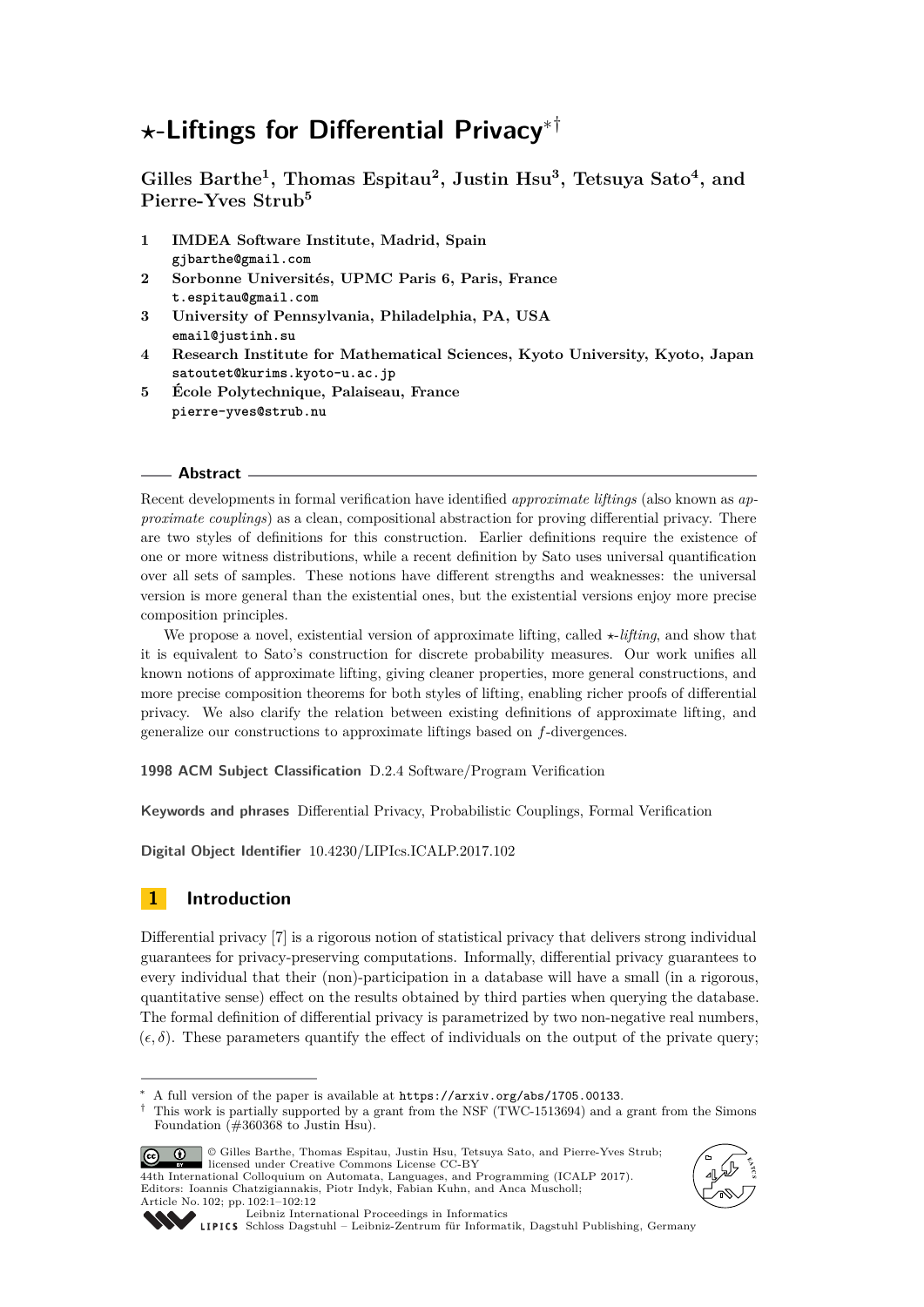## **102:2** *?***-Liftings for Differential Privacy**

smaller values give stronger privacy guarantees. The main strengths of differential privacy lie in its theoretical elegance, minimal assumptions, and flexibility for many applications.

Motivated by the importance of differential privacy, programming language researchers have developed approaches based on dynamic analysis, type systems, and program logics for formally proving differential privacy for programs. (We refer the interested reader to a recent survey [\[4\]](#page-11-2) for an overview of this growing field.) In this paper, we consider approaches based on relational program logics [\[5,](#page-11-3) [6,](#page-11-4) [10,](#page-11-5) [2,](#page-11-6) [3,](#page-11-7) [11\]](#page-11-8). To capture the quantitative nature of differential privacy, these systems rely on a quantitative generalization of probabilistic couplings (see, e.g., [\[9,](#page-11-9) [13,](#page-11-10) [14\]](#page-11-11)), called *approximate liftings* or  $(\epsilon, \delta)$ -liftings. Existing works have considered several potential definitions. While all definitions support compositional reasoning and enable program logics that can verify complex examples from the privacy literature, the various notions of approximate liftings have different strengths and weaknesses.

Broadly speaking, one class of definitions require the existence of one or two *witness distributions* that "couple' the two executions of programs. The earliest definition [\[5\]](#page-11-3) supports accuracy-based reasoning for the Laplace mechanism, while subsequent definitions [\[6,](#page-11-4) [10\]](#page-11-5) support more precise composition principles from differential privacy and can be generalized to other notions of distance on distributions. These definitions, and their associated program logics, were designed for discrete distributions.

In the course of extending these ideas to continuous distributions, Sato [\[11\]](#page-11-8) proposes a radically different notion of approximate lifting, which does not rely on witness distributions. Instead, it uses a universal quantification over all sets of samples. Sato shows that this definition is strictly more general than the existential versions, but it is unclear (a) whether the gap can be closed and (b) whether his construction satisfies the same composition principles enjoyed by some existential definitions.

As a consequence, there is currently no single approximate lifting with the properties needed to support all existing formalized proofs of differential privacy. Furthermore, some of the most involved privacy proofs cannot be formalized at all, as their proofs require a combination of tools from several kinds of approximate liftings.

### **Outline of the paper**

After reviewing the necessary mathematical preliminaries in Section [2,](#page-2-0) we introduce our main technical contribution: a new, existential definition of approximate lifting. This construction, which we call  $\star$ -*lifting*, is a generalization of an existing definition by Barthe and Olmedo [\[6,](#page-11-4) [10\]](#page-11-5). The key idea is to allow the witness distributions to have a larger domain, broadening the class of approximate liftings. By a maximum flow/minimum cut argument, we show that  $\star$ -liftings are equivalent to Sato's lifting over discrete distributions. This equivalence can be viewed as an approximate version of Strassen's theorem [\[12\]](#page-11-12), a classical result in probability theory describing the existence of probabilistic couplings. We present the definition of  $\star$ -lifting and the proof of equivalence in Section [3.](#page-4-0)

Then, we show that  $\star$ -liftings satisfy desirable theoretical properties. We are able to leverage the equivalence of liftings in two ways. In one direction, Sato's definition gives simpler proofs of more general properties of  $\star$ -liftings. In the other direction,  $\star$ -liftings – like other existential definitions – can smoothly incorporate composition principles from the theory of differential privacy. Our connection shows that Sato's definition can use these principles in the discrete case. We describe the key theoretical properties of  $\star$ -liftings in Section [4.](#page-7-0)

Finally, we provide a thorough comparison of  $\star$ -lifting with existing definitions of approx-imate lifting in Section [5,](#page-9-0) and describe how to construct  $\star$ -liftings for more general version of approximate liftings based on *f*-divergences in Section [6.](#page-9-1)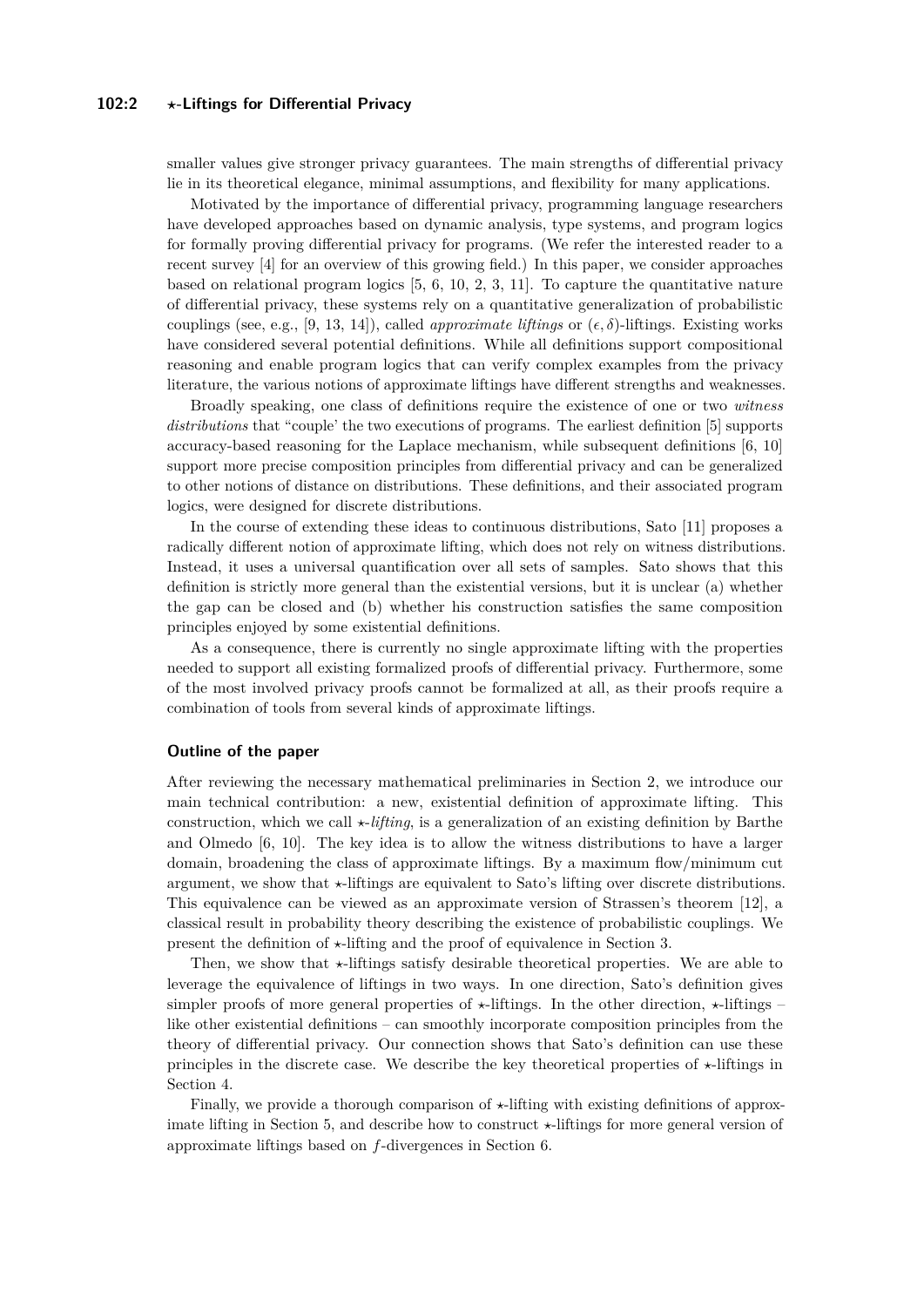Overall, the equivalence of  $\star$ -liftings and Sato's lifting, along with the natural theoretical properties satisfied by the common notion, suggest that these definitions are two views on the same concept: an approximate version of probabilistic coupling.

## <span id="page-2-0"></span>**2 Background**

To model probabilistic behavior, we work with *discrete sub-distributions*.

**Definition 1.** A *sub-distribution* over a set *A* is defined by its mass function  $\mu : A \to \mathbb{R}^+$ . which gives the probability of the singleton events  $a \in A$ . This mass function must be s.t.  $|\mu| \triangleq \sum_{a \in A} \mu(a)$  is well-defined and at most 1. In particular, the *support* supp $(\mu) \triangleq \{a \in A\}$  $A | \mu(a) \neq 0$  must be discrete (i.e. finite or countably infinite). When the *weight* | $\mu$ | is equal to 1, we call  $\mu$  a *(proper) distribution*. We let  $\mathbb{D}(A)$  denote the set of sub-distributions over *A*. The probability of an event  $E(x)$  w.r.t.  $\mu$ , written  $\mathbb{P}_{x\sim\mu}[E(x)]$  or  $\mathbb{P}_{\mu}[E]$ , is defined as  $\sum_{x \in A|E(x)} \mu(x)$ .

Simple examples of sub-distributions include the *null sub-distribution*  $\mathbb{O}^A \in \mathbb{D}(A)$ , which maps each element of *A* to 0, and the *Dirac distribution centered on x*, written  $\mathbb{1}_x$ , which maps *x* to 1 and all other elements to 0. One can equip distributions with a monadic structure using the Dirac distributions  $\mathbb{1}_x$  for the unit and *distribution expectation*  $\mathbb{E}_{x \sim \mu}[f(x)]$  for the bind; if  $\mu$  is a distribution over *A* and *f* has type  $A \to \mathbb{D}(B)$ , then the bind defines a sub-distribution over  $B: \mathbb{E}_{a \sim \mu}[f(a)] : b \mapsto \sum_{a} \mu(a) \cdot f(a)(b)$ .

 $\text{If } f: A \to B, \text{ we can lift } f \text{ to a function } f^{\sharp}: \mathbb{D}(A) \to \mathbb{D}(B) \text{ as follows: } f^{\sharp}(\mu) \stackrel{\triangle}{=} \mathbb{E}_{a \sim \mu}[\mathbb{1}_{f(a)}].$  $-$  or, equivalently,  $f^{\sharp}(\mu) : b \mapsto \mathbb{P}_{a \sim \mu}[a \in f^{-1}(b)].$  For instance, when working with subdistributions over pairs, this allows to obtain the probabilistic versions  $\pi_1^{\sharp}$  and  $\pi_2^{\sharp}$  (called *marginals*) of the usual projections  $\pi_1$  and  $\pi_2$ . One can check that the *first* and *second marginals*  $\pi_1^{\sharp}(\mu)$  and  $\pi_2^{\sharp}(\mu)$  of a distribution  $\mu$  over  $A \times B$  are also given by the following equations:  $\pi_1^{\sharp}(\mu)(a) = \sum_{b \in B} \mu(a, b)$  and  $\pi_2^{\sharp}(\mu)(b) = \sum_{a \in A} \mu(a, b)$ . When  $f : A \to \mathbb{D}(B)$ , we will abuse notation and write the lifting  $f^{\sharp}: \mathbb{D}(A) \to \mathbb{D}(B)$  to mean  $f^{\sharp}(\mu) \triangleq \mathbb{E}_{x \sim \mu}[f(x)].$ 

Finally, if  $\alpha : A \to \mathbb{R}^+$ , we write  $\alpha[X] \in \mathbb{R}^+ \cup \{\infty\}$  for  $\sum_{x \in X} \alpha(x)$ . Moreover, if  $\alpha: A \times B \to \mathbb{R}^+$ , we write  $\alpha[X, Y]$  (resp.  $\alpha[x, Y]$ ,  $\alpha[X, y]$ ) for  $\alpha[X \times Y]$  (resp.  $\alpha[\{x\} \times Y]$ ,  $\alpha[X \times \{y\}]$ . Note that for a sub-distribution  $\mu \in \mathbb{D}(A)$  and an event  $E \subseteq A$ ,  $\mathbb{P}_{\mu}[E] = \mu[E]$ .

We now review the definition of differential privacy.

▶ **Definition 2** (Dwork et al. [\[7\]](#page-11-0)). A probabilistic computation  $M : A \rightarrow \mathbb{D}(B)$  satisfies  $(\epsilon, \delta)$ -*differential privacy* w.r.t. an adjacency relation  $\phi \subseteq A \times A$  iff for every pair of inputs  $a, a' \in A$  such that  $a \phi a'$  and every subset of outputs  $E \subseteq B$ ,

 $\mathbb{P}_{M(a)}[E] \leq e^{\epsilon} \cdot \mathbb{P}_{M(a')}[E] + \delta.$ 

It is useful to define a notion of distance on distributions, reflecting differential privacy.

▶ **Definition 3** (Barthe and Olmedo [\[5\]](#page-11-3), Barthe et al. [\[6\]](#page-11-4), Olmedo [\[10\]](#page-11-5)). Let  $\epsilon \ge 0$ . The  $\epsilon$ -DP *divergence*  $\Delta_{\epsilon}(\mu_1, \mu_2)$  between two sub-distributions  $\mu_1, \mu_2 \in \mathbb{D}(B)$  is defined as

$$
\sup_{E\subseteq B} (\mathbb{P}_{\mu_1}[E]-e^{\epsilon}\cdot \mathbb{P}_{\mu_2}[E])\,.
$$

Then, differential privacy admits an alternative characterization based on DP divergence.

<span id="page-2-1"></span>**► Lemma 4.** *A probabilistic computation*  $M$  :  $A \rightarrow \mathbb{D}(B)$  *satisfies* ( $\epsilon, \delta$ )-differential privacy *w.r.t. an adjacency relation*  $\phi \subseteq A \times A$  *iff*  $\Delta_{\epsilon}(M(a), M(a')) \leq \delta$  *for every pair of inputs*  $a, a' \in A$  *such that*  $a \phi a'.$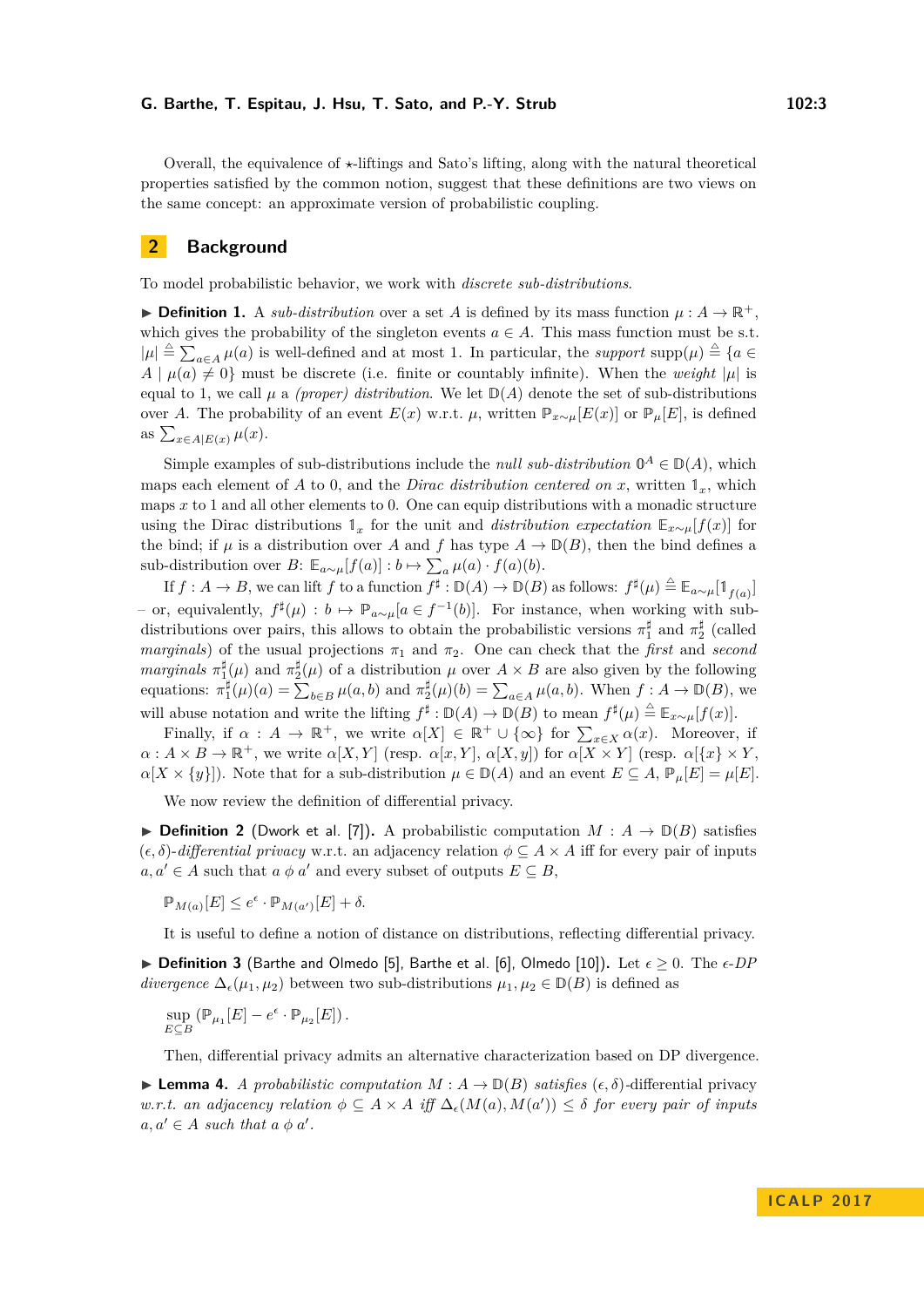#### **102:4** *?***-Liftings for Differential Privacy**

Our new definition of approximate lifting is inspired by a version of approximate liftings involving two witness distributions, proposed by Barthe and Olmedo [\[6\]](#page-11-4), Olmedo [\[10\]](#page-11-5).

<span id="page-3-2"></span>**► Definition 5** (Barthe and Olmedo [\[6\]](#page-11-4), Olmedo [\[10\]](#page-11-5)). Let  $\mu_1 \in \mathbb{D}(A)$  and  $\mu_2 \in \mathbb{D}(B)$  be sub-distributions,  $\epsilon, \delta \in \mathbb{R}^+$  and  $\mathcal R$  be a binary relation over A & B. An  $(\epsilon, \delta)$ -*approximate* 2-*lifting* of  $\mu_1 \& \mu_2$  for  $\mathcal R$  is a pair  $(\mu_{\triangleleft}, \mu_{\triangleright})$  of sub-distributions over  $A \times B$  s.t.

- **1.**  $\pi_1^{\sharp}(\mu_{\leq}) = \mu_1$  and  $\pi_2^{\sharp}(\mu_{\triangleright}) = \mu_2$ ;
- **2.**  $\Delta_{\epsilon}(\mu_{\epsilon}, \mu_{\epsilon}) \leq \delta$ ; and
- **3.**  $\text{supp}(\mu) \subset \mathcal{R}$ .

We write  $\mu_1 \mathcal{R}_{\epsilon,\delta}^{(2)} \mu_2$  if there exists an  $(\epsilon, \delta)$ -approximate (2-)lifting of  $\mu_1 \& \mu_2$  for  $\mathcal{R}$ ; the (2) indicates that there are two witnesses in this definition of lifting.

Combined with Lemma [4,](#page-2-1) a probabilistic computation  $M: A \to \mathbb{D}(B)$  is  $(\epsilon, \delta)$ -differentially private if and only if for every two adjacent inputs  $a \phi a'$ , there is an approximate lifting of the equality relation:  $M(a) =_{\epsilon, \delta}^{(2)} M(a')$ .

2-liftings can be generalized by varying the notion of distance given by  $\Delta_{\epsilon}$ ; we will return to this point in Section [6.](#page-9-1) These liftings also satisfy useful theoretical properties, but some of the properties are not as general as we would like. For example, it is known that 2-liftings satisfy the following mapping property.

<span id="page-3-0"></span>▶ Theorem 6 (Barthe et al. [\[2\]](#page-11-6)). *Let*  $\mu_1 \in \mathbb{D}(A_1)$ ,  $\mu_2 \in \mathbb{D}(A_2)$ ,  $f_1: A_1 \to B_1$ ,  $f_2: A_2 \to B_2$ surjective *maps and*  $\mathcal{R}$  *a binary relation on*  $B_1 \& B_2$ *. Then* 

 $f_1^{\sharp}(\mu_1)$   $\mathcal{R}^{(2)}_{\epsilon,\delta}$   $f_2^{\sharp}(\mu_2) \iff \mu_1 \mathcal{S}^{(2)}_{\epsilon,\delta}$   $\mu_2$ 

*where*  $a_1 S a_2 \iff f_1(a_1) R f_2(a_2)$ *.* 

This property can be used to pull back an approximate lifting on two distributions over  $B_1, B_2$  to an approximate lifting on two distributions over  $A_1, A_2$ . For applications in program logics, *B*1*, B*<sup>2</sup> could be the domain of a program variable, *A*1*, A*<sup>2</sup> could be the set of memories, and  $f_1, f_2$  could project a memory to a program variable. While the mapping theorem is quite useful, it is puzzling why it only applies to surjective maps. For instance, this theorem cannot be used when the maps  $f_1, f_2$  embed a smaller space into a larger space.

For another example, there exist 2-liftings of the following form, sometimes called the *optimal subset coupling*.

<span id="page-3-1"></span>▶ **Theorem 7** (Barthe et al. [\[2\]](#page-11-6)). Let  $\mu \in \mathbb{D}(A)$  and consider two subsets  $P_1 \subseteq P_2 \subseteq A$ . *Suppose that P*<sup>2</sup> *is a* strict subset *of A. Then, we have the following equivalence:*

$$
\mathbb{P}_{\mu}[P_2] \le e^{\epsilon} \cdot \mathbb{P}_{\mu}[P_1] \iff \mu \mathcal{R}^{(2)}_{\epsilon,0} \mu,
$$

 $where \ a_1 \mathcal{R} \ a_2 \iff a_1 \in P_1 \iff a_2 \in P_2.$ 

In this construction, it is puzzling why the larger subset  $P_2$  must be a *strict* subset of the domain *A*. For example, this theorem does not apply for  $P_2 = A$ , but we may be able to construct the approximate lifting if we simply embed  $A$  into a larger space  $B$  – even though  $\mu$  has support over *A*! Furthermore, it is not clear why the subsets must be nested, nor is it clear why we can only relate  $\mu$  to itself.

These shortcomings suggest that the definition of 2-liftings may be problematic. While the distance condition appears to be the most constraining requirement, the marginal and support conditions are responsible for the main issues.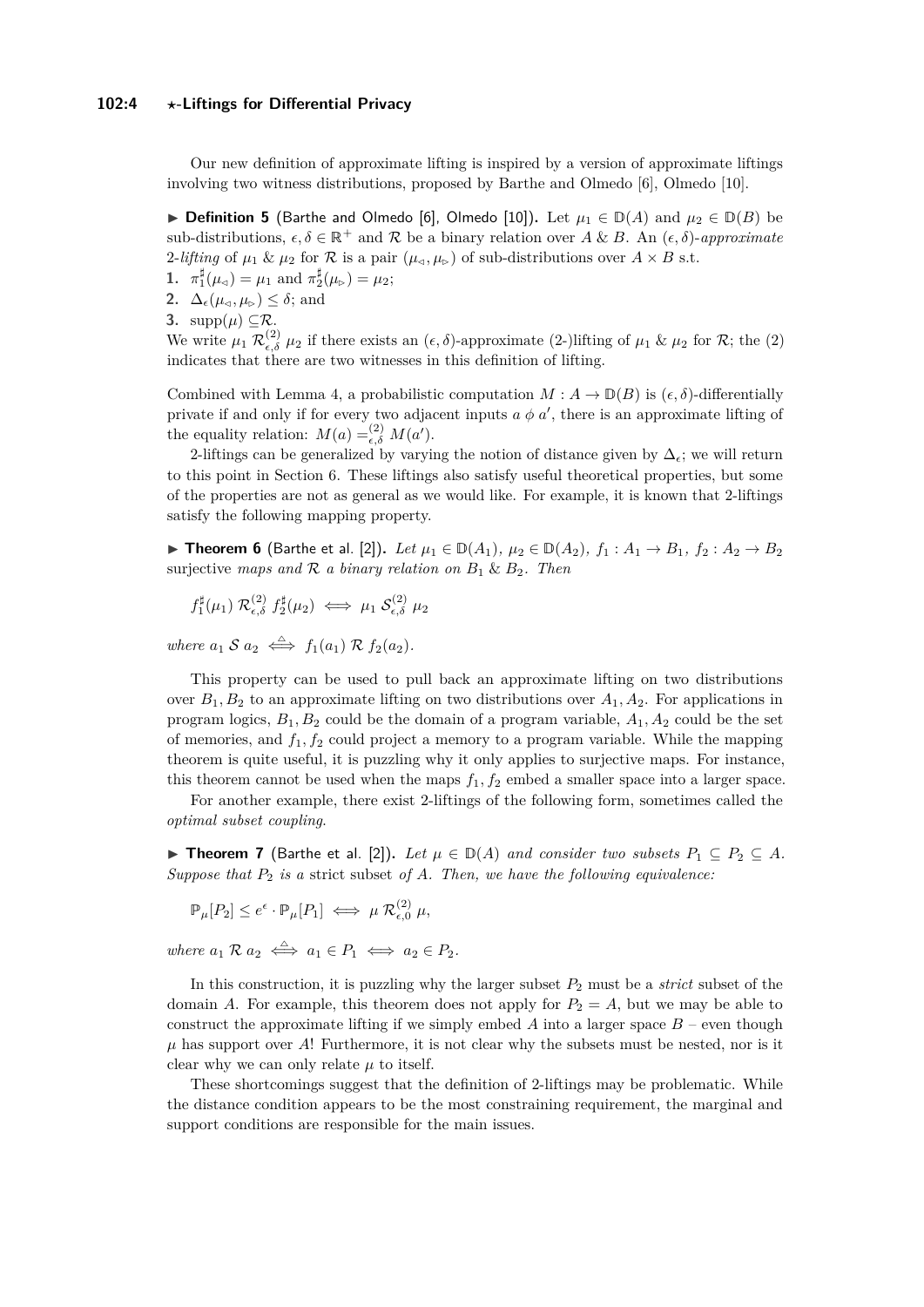#### **Witnesses can only use pairs in the relation**

For some relations R, there may be elements *a* such that *a* R *b* does not hold for any *b*, or vice versa. It can be impossible find witnesses with the correct marginals on these elements, even if the distance condition can be easily satisfied. For instance, we can sometimes construct a pair  $\mu_{\alpha}$  and  $\mu_{\beta}$  satisfying the distance requirement, but where  $\mu_{\beta}$  needs additional mass to achieve the marginal requirement for an element *b*. Adding this mass anywhere preserves the distance bound, but there may not be an element *a* such that *a* R *b*.

## **No canonical choice of witnesses**

A related problem is that the marginal requirement only constrains one marginal of each witness distribution. Along the other component, the witnesses may place the mass anywhere on any pair in the relation. As a result, witnesses to an approximate lifting  $\mu_1 \mathcal{R}_{\epsilon,\delta}^{(2)} \mu_2$  may have mass outside of  $\text{supp}(\mu_1) \times \text{supp}(\mu_2)$ , even though it seems that only elements in the support should be relevant to the lifting.

## <span id="page-4-0"></span>**3** *?***-Liftings and Strassen's Theorem**

To improve the theoretical properties of 2-liftings, we propose a simple extension: allow witnesses to be distributions over a larger set.

 $\blacktriangleright$  **Notation 8.** Let *A* be a set. We write  $A^*$  for  $A \uplus {\star}$ .

**▶ Definition 9** ( $\star$ -lifting). Let  $\mu_1 \in \mathbb{D}(A)$  and  $\mu_2 \in \mathbb{D}(B)$  be sub-distributions,  $\epsilon, \delta \in \mathbb{R}^+$  and  $\mathcal{R}$  be a binary relation over  $A \& B$ . An  $(\epsilon, \delta)$ -*approximate*  $\star$ -*lifting* of  $\mu_1 \& \mu_2$  for  $\mathcal{R}$  is a pair of sub-distributions  $\eta_{\leq} \in D(A \times B^*)$  and  $\eta_{\geq} \in D(A^* \times B)$  s.t.

**1.**  $\pi_1^{\sharp}(\eta_{\leq}) = \mu_1$  and  $\pi_2^{\sharp}(\eta_{\triangleright}) = \mu_2$ ;

**2.** supp $(\eta_{\text{a}|A\times B})$ , supp $(\eta_{\text{b}|A\times B}) \subseteq \mathcal{R}$ ; and

**3.**  $\Delta_{\epsilon}(\overline{\eta_{\alpha}}, \overline{\eta_{\triangleright}}) \leq \delta$ , where  $\overline{\eta_{\bullet}}$  is the canonical lifting of  $\eta_{\bullet}$  to  $A^* \times B^*$ .

We write  $\mu_1$   $R_{\epsilon,\delta}^{(\star)}$   $\mu_2$  if there exists an  $(\epsilon,\delta)$ -approximate lifting of  $\mu_1$  &  $\mu_2$  for R.

By adding an element  $\star$ , we address both problems discussed at the end of the previous section. First, for every  $a \in A$ , witnesses may place mass at  $(a, \star)$ ; for every  $b \in B$ , witnesses may place mass at  $(\star, b)$ . Second,  $\star$  can serve as a generic element where all mass that lies outside the supports  $\text{supp}(\mu_1) \times \text{supp}(\mu_2)$  may be placed, while preserving the marginal and distance requirements, giving more control over the form of the witnesses.

<span id="page-4-1"></span>▶ **Lemma 10.** *Let*  $\mu_1 \in D(A)$  *and*  $\mu_2 \in D(B)$  *be distributions such that*  $\mu_1 \mathcal{R}_{\epsilon,\delta}^{(\star)} \mu_2$  *. Then, there are witnesses with support contained in*  $\text{supp}(\mu_1)^* \times \text{supp}(\mu_2)^*$ .

## **3.1 Basic Properties**

*?*-liftings satisfy all basic properties satisfied by other notions of lifting. We start by proving that this new definition of lifting still characterizes differential privacy.

**Lemma 11.** *A randomized algorithm*  $P: A \to \mathbb{D}(B)$  *is*  $(\epsilon, \delta)$ *-differentially private for*  $\phi$  *iff for all*  $a_1, a_2 \in A$ ,  $a_1 \phi a_2$  *implies*  $P(a_1) = \epsilon_0^{(*)} P(a_2)$ .

The next lemma establishes several other basic properties of  $\star$ -liftings: monotonicity, and closure under relational and sequential composition.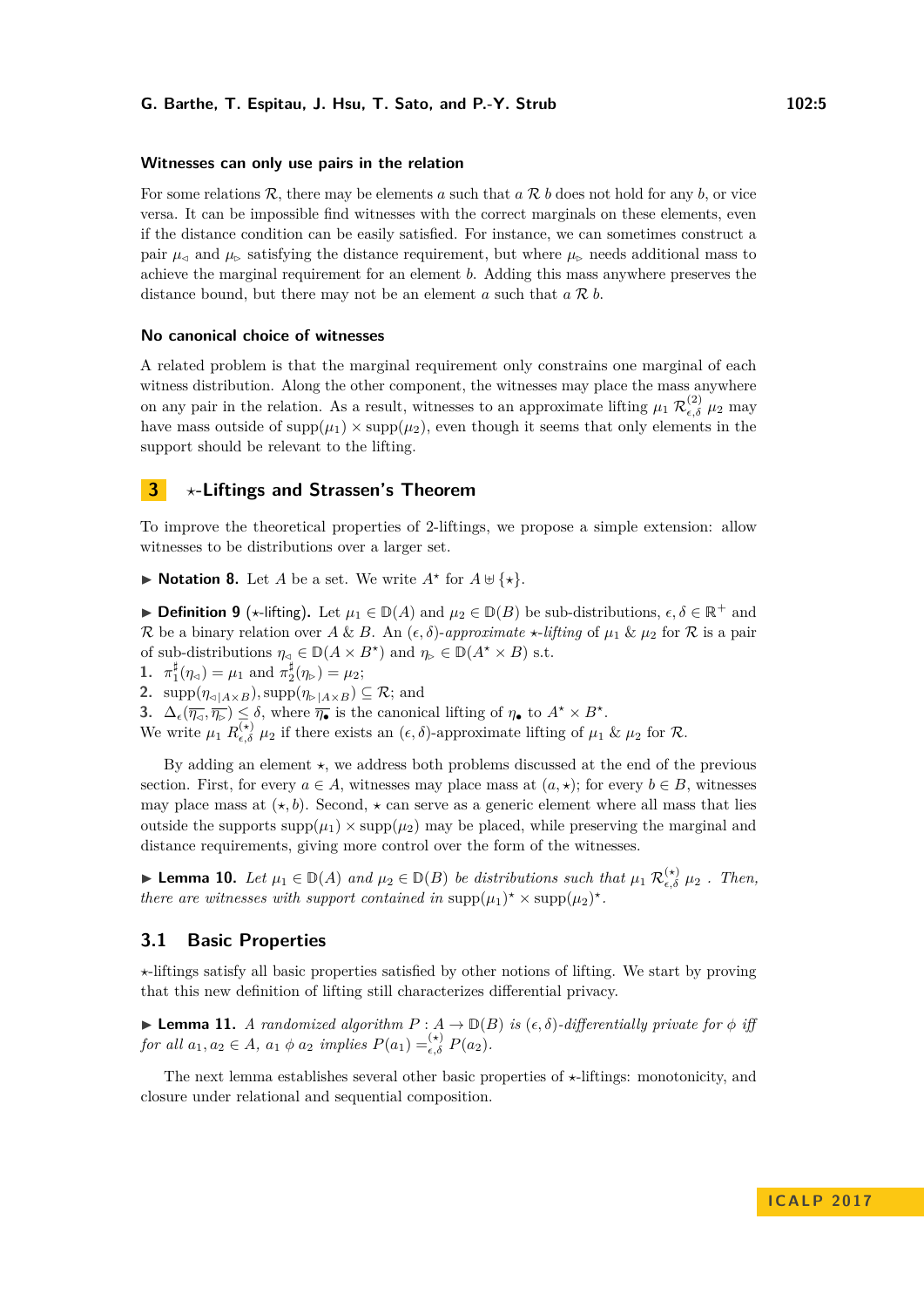$\blacktriangleright$  Lemma 12.

- *Let*  $\mu_1 \in \mathbb{D}(A)$ ,  $\mu_2 \in \mathbb{D}(B)$ , and R be a binary relation over A & B. If  $\mu_1 \mathcal{R}_{\epsilon,\delta}^{(\star)} \mu_2$ , then  $\overline{\phantom{a}}$ *for any*  $\epsilon' \geq \epsilon$ ,  $\delta' \geq \delta$  *and*  $S \supseteq R$ , we have  $\mu_1$   $S_{\epsilon', \epsilon'}^{(*)}$  $\mu_{\epsilon',\delta'}^{(\star)}$   $\mu_2$ .
- $L$ *Let*  $\mu_1 \in \mathbb{D}(A)$ *,*  $\mu_2 \in \mathbb{D}(B)$ *,*  $\mu_2 \in \mathbb{D}(C)$  and  $\mathcal{R}$  *(resp. S*) be a binary relation over *A* & *B (resp. over B & C).* If  $\mu_1 \mathcal{R}_{\epsilon,\delta}^{(\star)} \mu_2$  and  $\mu_2 \mathcal{S}_{\epsilon',\delta}^{(\star)}$  $\mu_{{\epsilon}',{\delta}'}^{(\star)}$   $\mu_3$ , then  $\mu_1$  (S  $\circ$  R) $_{\epsilon+}^{(\star)}$  $\epsilon + \epsilon', \delta + e^{\epsilon} \cdot \delta' \mu_3$ .
- *For*  $i \in \{1,2\}$ , let  $\mu_i \in D(A_i)$  and  $\eta_i : A_i \to D(B_i)$ . Let R (resp. S) be a binary relation *over*  $A_1$  &  $A_2$  (resp. over  $B_1$  &  $B_2$ ). If  $\mu_1$   $\mathcal{R}_{\epsilon,\delta}^{(\star)}$   $\mu_2$  for some  $\epsilon,\delta \geq 0$  and for any  $(a_1, a_2) \in \mathcal{R}, \eta_1(a_1) \mathcal{S}_{\epsilon', \delta}^{(*)}$  $\int_{\epsilon',\delta'}^{(\star)} \eta_2(a_2)$  *for some*  $\epsilon',\delta' \geq 0$ *, then*

 $\mathbb{E}_{\mu_1}[\eta_1]~\mathcal{S}^{(\star)}_{\epsilon+\epsilon}$  $\mathbb{E}_{\epsilon+\epsilon',\delta+\delta'}$   $\mathbb{E}_{\mu_2}[\eta_2]$ .

## **3.2 Equivalence with Sato's Definition**

In recent work on verifying differential privacy over general, continuous distributions, Sato [\[11\]](#page-11-8) proposes an alternative definition of approximate lifting. In the special case of discrete distributions, where measurability of events can be forgotten, his definition can be stated as follows.

**► Definition 13** (Sato [\[11\]](#page-11-8)). Let  $\mu_1 \in \mathbb{D}(A)$  and  $\mu_2 \in \mathbb{D}(B)$ , R be a binary relation over *A* & *B* and  $\epsilon, \delta \geq 0$ . Then, there is an  $(\epsilon, \delta)$ -approximate lifting of  $\mu_1$  &  $\mu_2$  for R if

 $\forall X \subseteq A$ .  $\mu_1[X] \leq e^{\epsilon} \cdot \mu_2[\mathcal{R}(X)] + \delta$ .

Notice that this definition has no witness distributions at all; instead, it uses a universal quantifier over all subsets. We can show that  $\star$ -liftings are equivalent to Sato's definition in the case of discrete distributions. This equivalence is reminiscent of Strassen's theorem from probability theory, which characterizes the existence of probabilistic couplings.

▶ **Theorem 14** (Strassen [\[12\]](#page-11-12)). Let  $\mu_1 \in D(A)$ ,  $\mu_2 \in D(B)$  be two proper distributions, and R let be a binary relation over  $A \& B$ . Then there exists a joint distribution  $\mu \in D(A \times B)$ *with support in*  $\mathcal{R}$  *such that*  $\pi_1^{\sharp}(\mu) = \mu_1$  *and*  $\pi_2^{\sharp}(\mu) = \mu_2$  *if and only if* 

 $\forall X \subseteq A$ .  $\mu_1[X] \leq \mu_2[\mathcal{R}(X)]$ .

Our result (Theorem [19\)](#page-6-0) can be viewed as a generalization of Strassen's theorem to approximate couplings. The key ingredient in our proof is the *max-flow min-cut* theorem for *countable* networks; we begin by reviewing the basic setting.

▶ **Definition 15** (Flow network). A *flow network* is a structure  $((V, E), \top, \bot, c)$  s.t.  $\mathcal{N} = (V, E)$ is a loop-free directed graph without infinite simple path (or rays),  $\top$  and  $\bot$  are two distinct distinguished vertices of N s.t. no edge starts from  $\perp$  and ends at  $\top$ , and  $c : E \to \mathbb{R}^+ \cup {\to \infty}$ is a function assigning to each edge of  $N$  a capacity. The capacity  $c$  is extended to  $V^2$  by assigning capacity 0 to any pair  $(u, v)$  s.t.  $(u, v) \notin E$ .

▶ **Definition 16** (Flow). Given a flow network  $\mathcal{N} \triangleq ((V, E), \top, \bot, c)$ , a function  $f: V^2 \to \mathbb{R}$ is a *flow* for  $N$  iff

- **1.** ∀*u*, *v* ∈ *V*.  $f(u, v) \le c(u, v)$ ,
- **2.** ∀*u*, *v* ∈ *V*.  $f(u, v) = -f(v, u)$ , and
- **3.**  $\forall u \in V. u \notin \{\top, \bot\} \implies \sum_{v \in V} f(u, v) = 0$  (Kirchhoff's Law).

The *mass*  $|f|$  of a flow *f* is defined as  $|f| \stackrel{\Delta}{=} \sum_{v \in V} f(\top, v) \in \mathbb{R} \{ \cup +\infty \}.$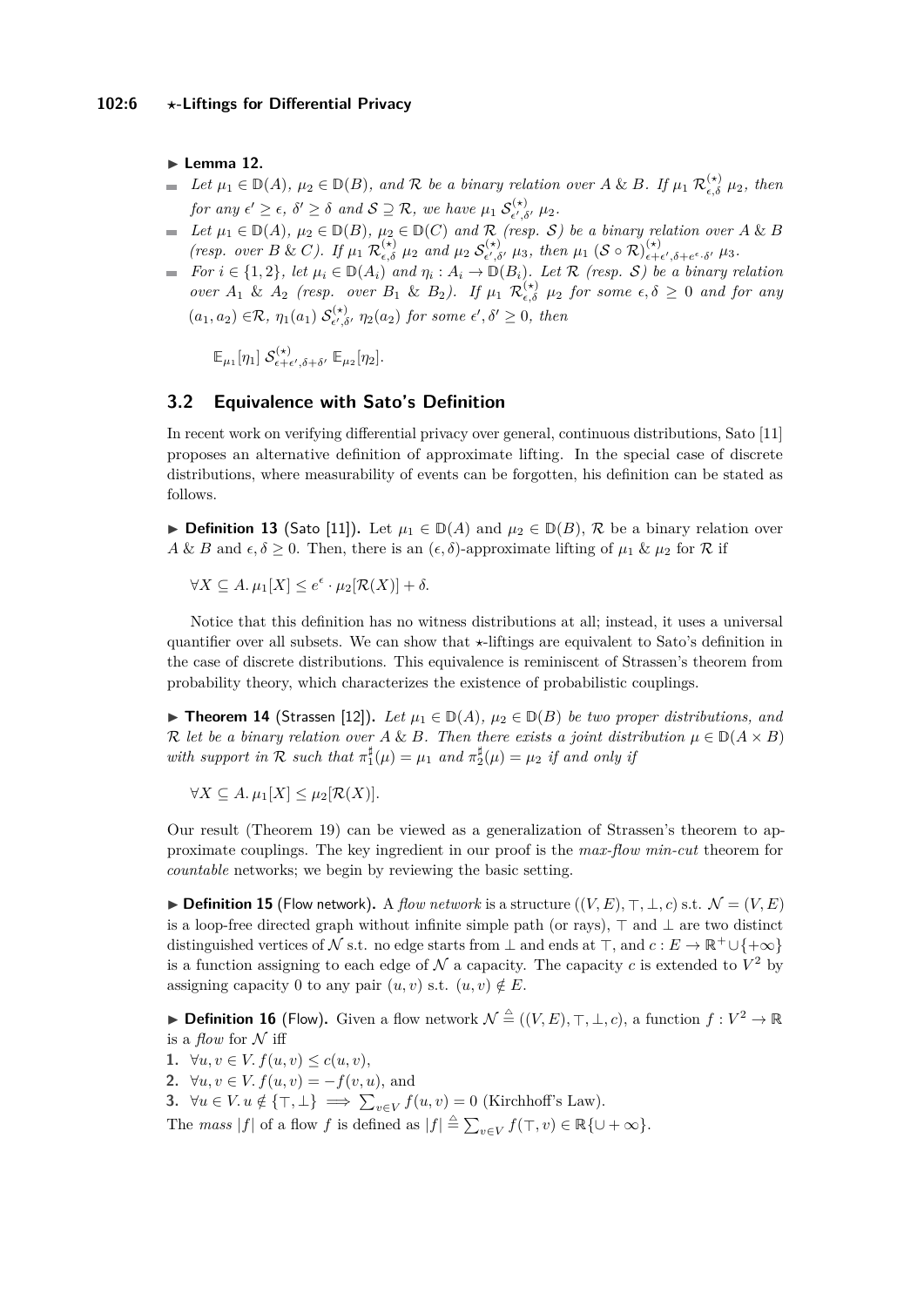<span id="page-6-1"></span>

**Figure 1** Flow Network in Theorem [19.](#page-6-0)

▶ **Definition 17** (Cut). Given a flow network  $\mathcal{N} \triangleq ((V, E), \top, \bot, c)$ , a *cut* for  $\mathcal N$  is any set *C* ⊆ *V* that partition *V* s.t.  $\top$  ∈ *V* but  $\bot \notin V$ . The *cut-set*  $\mathcal{E}(C)$  of a cut *C* is defined as:  $\{(u, v) \in E \mid u \in S, v \notin S\}$ . The *capacity*  $|C| \in \mathbb{R}^+ \cup \{\infty\}$  of a cut is defined as  $|C| \triangleq \sum_{(u,v)\in \mathcal{E}(C)} c(u,v).$ 

For flow networks with finitely many vertices an edges, the maximum flow is equal to the minimum cut. Aharoni et al. [\[1\]](#page-11-13) consider when this is the case for a countable network. For the flow networks that we consider in this paper – where there are no infinite directed paths – equality holds.

<span id="page-6-2"></span> $\triangleright$  **Theorem 18** (Weak Countable Max-Flow Min-Cut). Let N be a network flow. Then,

 $\sup\{|f| \mid f \text{ is a flow for } \mathcal{N}\} = \inf\{|C| \mid C \text{ is a cut for } \mathcal{N}\}\$ 

*and both the supremum and infimum are reached.*

We are now ready to prove an approximate version of Strassen's theorem, thereby showing equivalence between  $\star$ -liftings and Sato's liftings.

<span id="page-6-0"></span>▶ **Theorem 19.** Let  $\mu_1 \in \mathbb{D}(A)$  and  $\mu_2 \in \mathbb{D}(B)$ , R be a binary relation over A & B and  $\epsilon, \delta \in \mathbb{R}^+$ *. Then,*  $\mu_1 R_{\epsilon, \delta}^{(*)} \mu_2 \text{ iff } \forall X \subseteq A$ .  $\mu_1(X) \leq e^{\epsilon} \cdot \mu_2(\mathcal{R}(X)) + \delta$ .

**Proof.** We only detail the reverse direction. We can assume that *A* and *B* are countable; in the case where *A* and *B* are not both countable, we first consider the restriction of  $\mu_1$  and  $\mu_2$  to their respective supports – which are countable sets – and construct witnesses to the  $\star$ -lifting. The witnesses can then be extended to a coupling of  $\mu_1$  and  $\mu_2$  by adding a null mass to the extra points.

Let  $\omega \triangleq |\mu_2| + e^{-\epsilon} \cdot \delta$  and let  $\top$  and  $\bot$  be fresh symbols. For any set *X*, define  $X^{\top}$  and *X*<sup>⊥</sup> resp. as  $\{x^{\top} \mid x \in X\}$  and  $\{x^{\perp} \mid x \in X\}$ . Let N be the flow network of Figure [1](#page-6-1) whose resp. source and sink are  $\top$  and  $\bot$ , whose set of vertices *V* is  $\{\top, \bot\} \cup (A^{\star})^{\top} \cup (B^{\star})^{\bot}$ , and whose set of edges *E* is  $E_{\top} \oplus E_{\bot} \oplus E_{\mathcal{R}} \oplus E_{\star}$  with

$$
E_{\top} \triangleq \{ \top \mapsto_{\mu_1(a)} a^{\top} \mid a \in A \} \qquad E_{\bot} \triangleq \{ b^{\bot} \mapsto_{e^{-\epsilon} \mu_2(b)}} \bot \mid b \in B \}
$$
  

$$
E_{\mathcal{R}} \triangleq \{ a^{\top} \mapsto_{\infty} b^{\bot} \mid a \mathcal{R} b \lor a = \star \lor b = \star \} \qquad E_{\star} \triangleq \{ \top \mapsto_{(\omega - e^{-\epsilon}|\mu_1|)} \star^{\top}, \star^{\bot} \mapsto_{e^{-\epsilon} \delta} \bot \}.
$$

Let C be a cut of  $\mathcal{N}$  – in the following, we use C independently for the cut C and its cut-set  $\mathcal{E}(C)$ . We check  $|C| \geq \omega$ . If  $C \cap E_{\mathcal{R}} \neq \emptyset$  then  $|C| = \infty$ . Note that  $C \cap E_{\star} = \emptyset$  implies  $C \cap E_{\mathcal{R}} \neq \emptyset$ . If  $(\top, \star^{\top}) \in C$  and  $(\bot, \star^{\bot}) \notin C$  then we must have  $E_{\top} \subseteq C$ . This implies that  $|C| \geq \omega$  since  $E_{\top} \cup \{(\top, \star^{\top})\}$  is a cut with capacity  $\omega$ . If  $(\top, \star^{\top}) \notin C$  and  $(\bot, \star^{\bot}) \in C$  then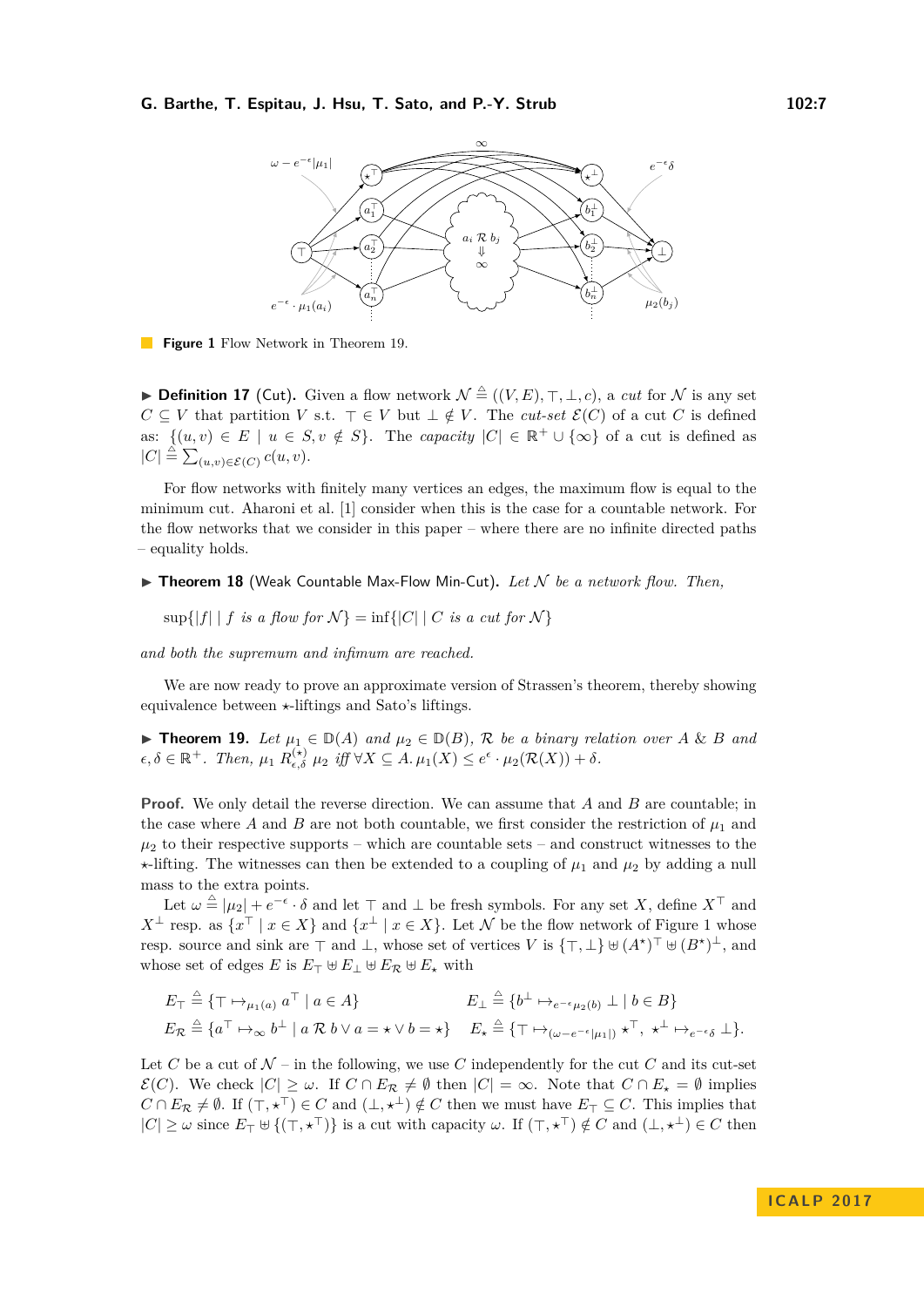we have  $|C| \geq \omega$  in the similar way as above. Otherwise (i.e.  $C \cap E_{\mathcal{R}} = \emptyset$  and  $E_{\star} \subseteq C$ ), for *C* to be a cut, we must have  $\mathcal{R}(A - A^{\dagger}) \subseteq B^{\dagger}$  where  $A^{\dagger} \triangleq \{x \in A \mid (\top, x^{\top}) \in C\}$  and  $B^{\dagger} \triangleq \{y \in B \mid (y^{\perp}, \perp) \in C\}.$  Thus,

$$
|C| = e^{-\epsilon} \cdot \mu_1[A^{\dagger}] + \mu_2[B^{\dagger}] + |E_{\star}|
$$
  
\n
$$
\geq e^{-\epsilon} \cdot \mu_1[A^{\dagger}] + \mu_2[\mathcal{R}(A - A^{\dagger})] + e^{-\epsilon} \cdot \delta + (\omega - e^{-\epsilon} \cdot |\mu_1|)
$$
  
\n
$$
\geq e^{-\epsilon} \cdot (\mu_1[A^{\dagger}] + \mu_1[A - A^{\dagger}]) + \omega - e^{-\epsilon} \cdot |\mu_1| = \omega.
$$

Hence,  $E_{\top} \uplus \{(\star^{\perp}, \perp)\}\$ is a minimum cut with capacity  $\omega$ . By Theorem [18,](#page-6-2) we obtain a maximum flow f with mass  $\omega$ . Note that the flow f saturates the capacity of all edges in  $E_{\top}$ ,  $E_{\perp}$ , and  $E_{\star}$ . Let  $\hat{f}$  :  $(a,b) \in A^{\star} \times B^{\star} \mapsto f(a^{\top}, b^{\perp})$ . We now define the following distributions:

$$
\eta_{\lhd}: A \times B^{\star} \to \mathbb{R}^{+} \qquad \eta_{\rhd}: A^{\star} \times B \to \mathbb{R}^{+}
$$

$$
(a, b) \mapsto e^{\epsilon} \cdot \hat{f}(a, b) \qquad (a, b) \mapsto \hat{f}(a, b).
$$

We clearly have  $\pi_1^{\sharp}(\eta_{\alpha}) = \mu_1$  and  $\pi_2^{\sharp}(\eta_{\triangleright}) = \mu_2$ . Moreover, by construction of the flow network  $\mathcal{N}$ , supp $(\hat{f}_{|A\times B}) \subseteq \mathcal{R}$ . Hence, supp $(\eta_{\triangle | A\times B})$ , supp $(\eta_{\triangleright | A\times B}) \subseteq \mathcal{R}$ . It remains to show that  $\Delta_{\epsilon}(\overline{\eta_{\varsigma}}, \overline{\eta_{\triangleright}}) \leq \delta$ . Let *X* be a subset of  $A^* \times B^*$ . Let  $\overline{X_a} \stackrel{\triangle}{=} \{a \in A \mid (a, \star) \in X\},$  $\overline{X_b} \triangleq \{b \in B \mid (\star, b) \in X\}$  and  $\overline{X} \triangleq X \cap (A \times B)$ . Then,

$$
\overline{\eta_{\triangleleft}}[X] - e^{\epsilon} \cdot \overline{\eta_{\triangleright}}[X] = e^{\epsilon} \left( \hat{f}[\overline{X}] + \hat{f}[\overline{X_a} \times \{ \star \}] \right) - e^{\epsilon} \left( \hat{f}[\overline{X}] + \hat{f}[\{ \star \} \times \overline{X_b}] \right) \leq e^{\epsilon} \cdot \hat{f}[\overline{X_a} \times \{ \star \}] \leq e^{\epsilon} \cdot \hat{f}[A \times \{ \star \}] = \delta.
$$

The last equality holds by Kirchhoff's law:  $\hat{f}[A \times \{ \star \}] = \sum_{a \in A} f(a^{\top}, \star^{\perp}) = f(\star^{\perp}, \perp) =$  $e^{-\epsilon}$  $\cdot \delta$ .

## <span id="page-7-0"></span>**4 Properties of** *?***-Liftings**

Our main theorem can be used to show a variety of natural properties of  $\star$ -liftings. To begin, we can generalize the mapping property from Theorem [6,](#page-3-0) lifting the requirement that the maps must be surjective.

<span id="page-7-1"></span>► **Lemma 20.** *Let*  $\mu_1 \in \mathbb{D}(A_1)$ ,  $\mu_2 \in \mathbb{D}(A_2)$ ,  $f_1: A_1 \to B_1$ ,  $f_2: A_2 \to B_2$  and R a binary *relation on*  $B_1 \& B_2$ *. Let* S *such that*  $a_1 S a_2 \iff f_1(a_1) R f_2(a_2)$ *. Then* 

$$
f_1^{\sharp}(\mu_1) \mathcal{R}_{\epsilon,\delta}^{(\star)} f_2^{\sharp}(\mu_2) \iff \mu_1 \mathcal{S}_{\epsilon,\delta}^{(\star)} \mu_2.
$$

Similarly, we can generalize the existing rules for up-to-bad reasoning (cf. Barthe et al. [\[2,](#page-11-6) Theorem 13]), which restrict the post-condition to be equality. There are two versions: the conditional event is either on the left side, or the right side. Note that the resulting index  $\delta$ are different in the two cases.

**► Lemma 21.** *Let*  $\mu_1 \in D(A)$ ,  $\mu_2 \in D(B)$ ,  $\theta \subseteq A$  and  $\mathcal{R} \subseteq A \times B$ . Assume that  $\mu_1$  ( $\theta_{\lhd} \implies \mathcal{R}$ ) $_{\epsilon,\delta}^{(\star)}$   $\mu_2$  for some parameters  $\epsilon,\delta \geq 0$ . Then,  $\mu_1$   $\mathcal{R}^{(\star)}_{\epsilon,\overline{\delta}}$  $\frac{d^{\times}(\ast)}{\epsilon,\overline{\delta}}$   $\mu_2$ , where  $\overline{\delta} \stackrel{\triangle}{=} \delta + \mu_1[\overline{\theta}]$ .

**► Lemma 22.** Let  $\mu_1 \in D(A)$ ,  $\mu_2 \in D(B)$ ,  $\theta \subseteq B$  and  $\mathcal{R} \subseteq A \times B$ . Assume that  $\mu_1$  ( $\theta_{\triangleright} \implies \mathcal{R}$ ) $_{\epsilon,\delta}^{(\star)}$   $\mu_2$  for some parameters  $\epsilon,\delta \geq 0$ . Then,  $\mu_1$   $\mathcal{R}^{(\star)}_{\epsilon,\delta}$  $\frac{(\star)}{\epsilon,\overline{\delta}}$   $\mu_2$ , where  $\overline{\delta} \stackrel{\triangle}{=} \delta + e^{\epsilon} \cdot \mu_2[\overline{\theta}]$ .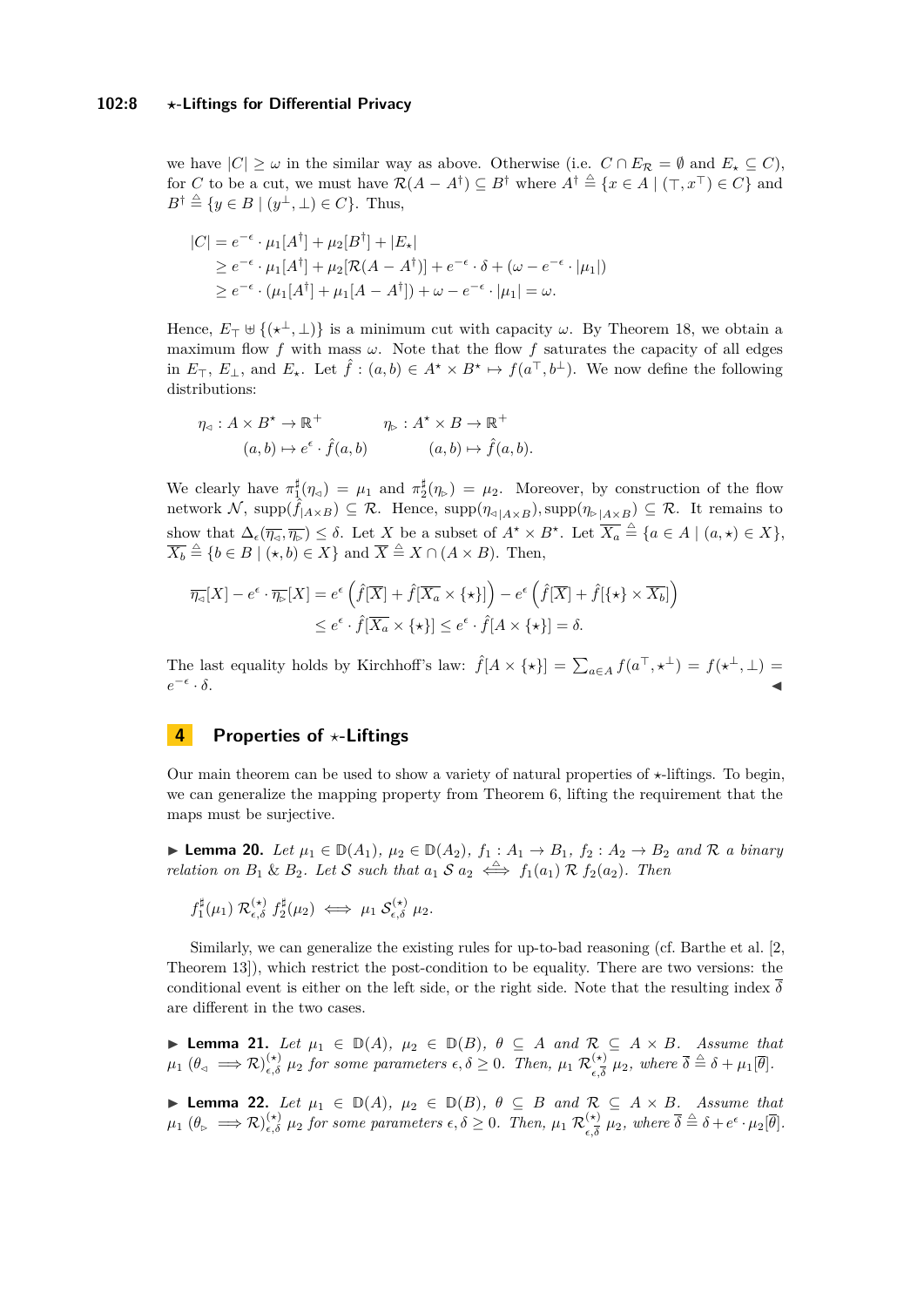As a consequence, an approximately lifted relation can be conjuncted with a one-sided predicate if the  $\delta$  parameter is increased. This principle is useful for constructing approximate liftings that express *accuracy* bounds: when  $\theta_{a,\leq}$  is an event that happens with high probability, we can assume that  $\theta_{a,\lhd}$  holds if we increase the  $\delta$  parameter of the approximate lifting.

► **Lemma 23.** *Let*  $\mu_1 \in \mathbb{D}(A)$ *,*  $\mu_2 \in \mathbb{D}(B)$ *,*  $\theta_a \subseteq A$ *,*  $\theta_b \subseteq B$  *and*  $\mathcal{R} \subseteq A \times B$ *. Assume that*  $\mu_1$   $\mathcal{R}_{\epsilon,\delta}^{(\star)}$   $\mu_2$ *. Then,*  $\mu_1$   $(\theta_{a,\triangleleft} \wedge \mathcal{R})_{\epsilon,\delta}^{(\star)}$  $\left(\begin{array}{c} \n\star \\ \n\epsilon, \delta_a \n\end{array}\right)$  *µ*<sub>2</sub> *and µ*<sub>1</sub>  $\left(\theta_{b,\triangleright} \wedge \mathcal{R}\right)_{\epsilon,\delta}^{(\star)}$  $\left(\frac{\star}{\epsilon,\delta_b} \mu_2 \text{ where } \delta_a \stackrel{\triangle}{=} \delta + \mu_1[\overline{\theta_a}] \text{ and }$  $\delta_b \stackrel{\triangle}{=} \delta + e^{\epsilon} \cdot \mu_2[\overline{\theta_b}].$ 

*?*-liftings also support a significant generalization of optimal subset coupling. Unlike the known construction for 2-liftings (Theorem [7\)](#page-3-1), the two subsets need not be nested, and either subset may be the entire domain. Furthermore, the distributions  $\mu_1, \mu_2$  need not be the same, or even have the same domain. Finally, the equivalence is valid for any parameters  $(\epsilon, \delta)$ , not just  $\delta = 0$ .

<span id="page-8-1"></span>▶ **Theorem 24** (Barthe et al. [\[2\]](#page-11-6)). Let  $\mu_1 \in D(A_1)$ ,  $\mu_2 \in D(A_2)$  and consider two subsets  $P_1 \subseteq A_1, P_2 \subseteq A_2$ . Then, we have the following equivalence:

$$
\mathbb{P}_{\mu_1}[P_1] \leq e^{\epsilon} \cdot \mathbb{P}_{\mu_2}[P_2] + \delta \wedge \mathbb{P}_{\mu_1}[A_1 - P_1] \leq e^{\epsilon} \cdot \mathbb{P}_{\mu_2}[A_2 - P_2] + \delta \iff \mu_1 \mathcal{R}_{\epsilon, \delta}^{(\star)} \mu_2,
$$

 $where \ a_1 \mathcal{R} \ a_2 \iff a_1 \in P_1 \iff a_2 \in P_2.$ 

**Proof.** Immediate by Theorem [19.](#page-6-0)

Finally, we can directly extend known composition theorems from differential privacy to  $\star$ -liftings. This connection is quite useful for lifting existing results from the privacy literature–which can be quite sophisticated – to approximate liftings.

<span id="page-8-0"></span>► Lemma 25. *Pose*  $\mathbb{R}_2^+ \triangleq \mathbb{R}^+ \times \mathbb{R}^+$  *and let*  $(\mathbb{R}_2^+)^*$  *be the set of finite sequences over*  $\mathbb{R}_2^+$ *.* Let  $r : (\mathbb{R}_2^+)^* \to \mathbb{R}_2^+$  be a DP-composition operator, *i.e. r is an operator such that for any sets*  $A, D$  *and family*  $\{f_i : D \times A \to \mathbb{D}(A)\}_{i \leq n}$  *of functions, if for every*  $a \in A$  *and*  $i \leq n$ *,*  $f_i(-,a): D \to \mathbb{D}(A)$  *is*  $(\epsilon_i, \delta_i)$ *-differentially private for some parameters*  $\epsilon_i, \delta_i \geq 0$  *and fixed adjacency relation*  $\phi$ *, then, for any*  $a \in A$ *,*  $F(-,a)$  *is*  $(\epsilon^*, \delta^*)$ *-differentially private for*  $\phi$ *, where*  $F : (d, a) \mapsto (\bigcirc_{i \leq n} (f_i(d, -))^{\sharp})(1_a)$  *is the the n*-fold composition of the  $[f_i]_{i \leq n}$  and  $(\epsilon^*, \delta^*) \stackrel{\triangle}{=} r([(\epsilon_i, \delta_i)]_{i < n}).$ 

*Let*  $n \in \mathbb{N}$  and assume given two families of sets  $\{A_i\}_{i \leq n}$  and  $\{B_i\}_{i \leq n}$ , together with a *family of binary relations*  $\{\mathcal{R}(i) \subseteq A_i \times B_i\}_{i \leq n}$ *. Fix two families of functions*  $\{g_i : A_i \to A_j\}$  $\mathbb{D}(A_{i+1})\}_{i\leq n}$  and  $\{h_i : B_i \to \mathbb{D}(B_{i+1})\}_{i\leq n}$  *s.t. for any*  $i < n$  and  $(a, b) \in \mathcal{R}(i)$  we have: **1.**  $g_i(a) \mathcal{R}(i+1)_{\epsilon_i,\delta_i}^{(\star)} h_i(b)$  for some parameters  $\epsilon_i, \delta_i \geq 0$ , and

**2.**  $g_i(a)$  and  $h_i(b)$  are proper distributions.

*Then, for*  $(a_0, b_0) \in \mathcal{R}_0$ *, there exists a \*-lifting* 

 $G(a_0) \mathcal{R}(n)_{\epsilon^*}^{(\star)}$  $\binom{(\star)}{\epsilon^*,\delta^*}$  *H*(*b*<sub>0</sub>)

 $where$   $(\epsilon^*, \delta^*) \triangleq r([(\epsilon_i, \delta_i)]_{i \leq n})$ *, and*  $G : A_0 \to \mathbb{D}(A_n)$  *and*  $H : B_0 \to \mathbb{D}(B_n)$  *are the* n-fold compositions of  $[g_i]_{i\leq n}$  and  $[h_i]_{i\leq n}$  respectively – i.e.  $G(a) \triangleq (\bigcirc_{i\leq n} g_i^{\sharp})(1_a)$  and  $H(b) \triangleq (\bigcirc_{i \leq n} h_i^{\sharp})(1_b).$ 

For some of the more sophisticated composition results (notably, the advanced composition theorem by Dwork et al. [\[8\]](#page-11-14)), Lemma [25](#page-8-0) is not quite strong enough and requires a slight adaptation of the notion of  $\star$ -lifting. We refer to the full version of the paper for more details.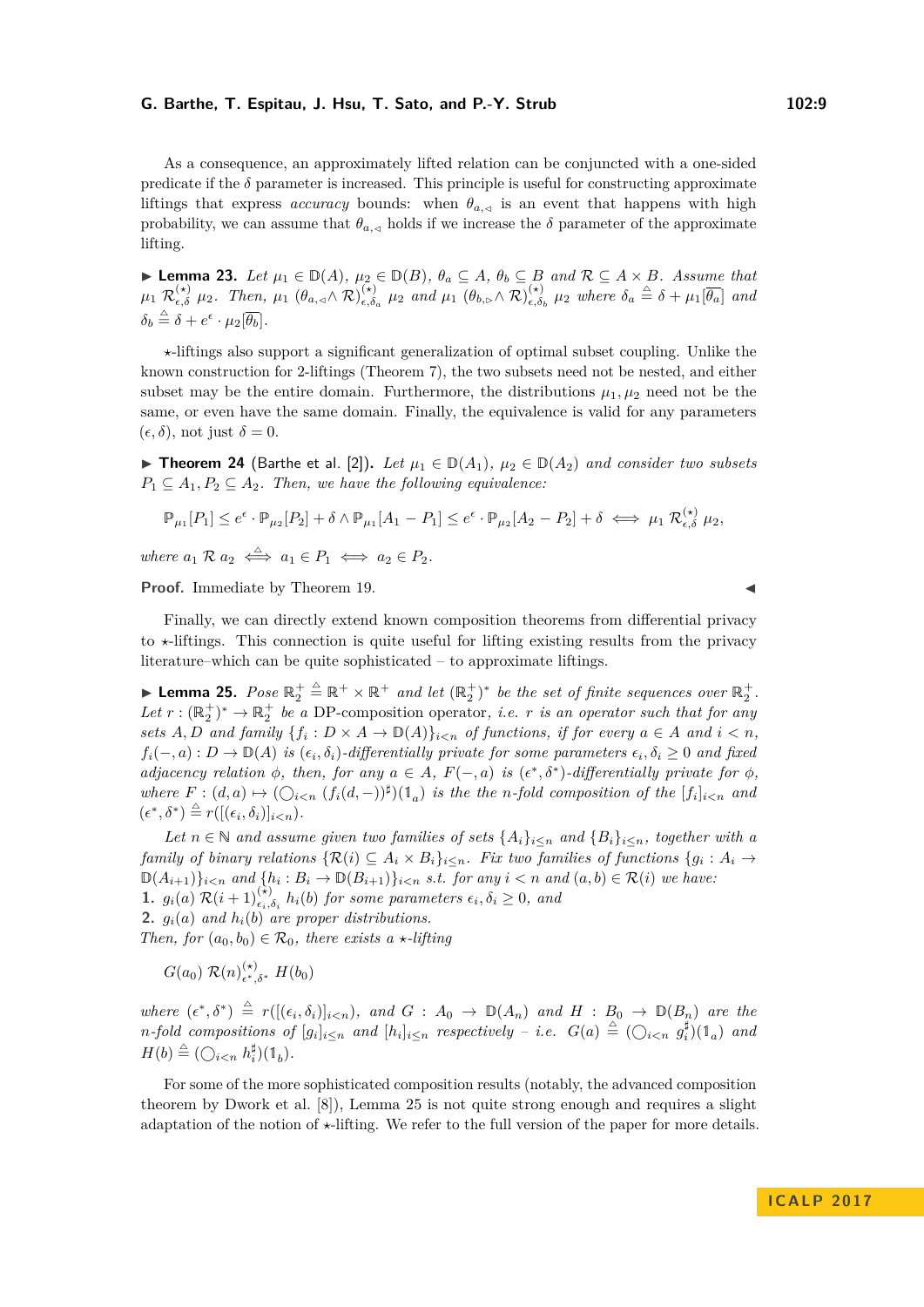# <span id="page-9-0"></span>**5 Comparison with Existing Approximate Liftings**

Now that we have seen  $\star$ -liftings, we briefly consider other definitions of approximate liftings. We have already seen 2-liftings, which involve two witnesses (Definition [5\)](#page-3-2). Evidently, *?*-liftings strictly generalize 2-liftings.

 $\triangleright$  **Theorem 26.** *For all binary relations*  $\mathcal{R}$  *over*  $A \& B$  *and parameters*  $\epsilon, \delta \geq 0$ *, we have*  $\mathcal{R}^{(2)}_{\epsilon,\delta} \subseteq \mathcal{R}^{(*)}_{\epsilon,\delta}$ . There exist relations and parameters where the inclusion is strict.

**Proof.** The inclusion  $\mathcal{R}_{\epsilon,\delta}^{(2)} \subseteq \mathcal{R}_{\epsilon,\delta}^{(\star)}$  is immediate. We have a strict inclusion  $\mathcal{R}_{\epsilon,\delta}^{(2)} \subseteq \mathcal{R}_{\epsilon,\delta}^{(\star)}$  even for  $\delta = 0$  by considering the optimal subset coupling from Theorem [7.](#page-3-1) Consider a distribution  $\mu$ over set *A*, and let  $P_1 \subseteq P_2 = A$ . There is an  $(\epsilon, 0)$ -approximate  $\star$ -lifting (by Theorem [24\)](#page-8-1), but a  $(\epsilon, 0)$ -approximate 2-lifting does not exist if  $\mu$  has non-zero mass outside of  $P_1$ : the first witness  $\mu_{\leq}$  must place non-zero mass at  $(a_1, a_2)$  with  $a_1 \notin P_1$  in order to have  $\pi_1^{\sharp}(\mu_{\leq}) = \mu$ , but we must have  $a_2 \notin P_2$  for the support requirement, and there is no such  $a_2$ .

It is more interesting to compare  $\star$ -liftings with the original definitions of  $(\epsilon, \delta)$ -approximate lifting, by Barthe et al. [\[5\]](#page-11-3). They introduce two notions, a symmetric lifting and an asymmetric lifting, each using a single witness distribution. We will focus on the asymmetric version.

**► Definition 27** (Barthe et al. [\[5\]](#page-11-3)). Let  $\mu_1 \in D(A)$  and  $\mu_2 \in D(B)$  be sub-distributions,  $\epsilon, \delta \in \mathbb{R}^+$  and  $\mathcal{R}$  be a binary relation over *A* & *B*. An  $(\epsilon, \delta)$ -*approximate* 1-*lifting* of  $\mu_1 \& \mu_2$ for R is a sub-distribution  $\mu \in \mathbb{D}(A \times B)$  s.t.

- **1.**  $\pi_1^{\sharp}(\mu) \leq \mu_1$  and  $\pi_2^{\sharp}(\mu) \leq \mu_2$ ;
- **2.**  $\Delta_{\epsilon}(\mu_1, \pi_1^{\sharp}(\mu)) \leq \delta$ ; and
- **3.**  $\text{supp}(\mu) \subseteq \mathcal{R}$ .

In the first point we take the point-wise order on sub-distributions: if  $\mu$  and  $\mu'$  are subdistributions over X, then  $\mu \leq \mu'$  when  $\mu(x) \leq \mu'(x)$  for all  $x \in X$ . We will write  $\mu_1 \mathcal{R}_{\epsilon,\delta}^{(1)} \mu_2$ if there exists an  $(\epsilon, \delta)$ -approximate 1-lifting of  $\mu_1 \& \mu_2$  for  $\mathcal{R}$ ; the (1) indicates that there is one witness for this lifting.

1-liftings bear a close resemblance to *probabilistic couplings* from probability theory, which also have a single witness. However, 1-liftings are less well-understood theoretically than 2-liftings – basic properties such as mapping (Theorem [20\)](#page-7-1) are not known to hold; the subset coupling (Theorem [7\)](#page-3-1) is not known to exist.

Somewhat surprisingly, 1-liftings are equivalent to  $\star$ -liftings (and hence by Theorem [19,](#page-6-0) also to Sato's approximate lifting).

**Findmark 128.** For all binary relations R over  $A \& B$  and parameters  $\epsilon, \delta \geq 0$ , we have  $\mathcal{R}_{\epsilon,\delta}^{(1)}\text{=}\mathcal{R}_{\epsilon,\delta}^{(\star)}$  .

# <span id="page-9-1"></span>**6** *?***-Lifting for** *f***-Divergences**

The definition of  $\star$ -lifting can be extended to lifting constructions based on general  $f$ divergences, as previously proposed by Barthe and Olmedo [\[6\]](#page-11-4), Olmedo [\[10\]](#page-11-5). Roughly, a *f*-divergence a function  $\Delta_f(\mu_1, \mu_2)$  that measures the difference between two probability distributions  $\mu_1$  and  $\mu_2$ . Much like we generalized their definition for  $(\epsilon, \delta)$ -liftings, we can define  $\star$ -lifting with  $f$ -divergences. Before going any further, let us first define formally *f*-divergences. We denote by  $\mathcal F$  the set of non-negative convex functions vanishing at 1:  $\mathcal{F} = \{f : \mathbb{R}^+ \to \mathbb{R}^+ \mid f(1) = 0\}.$  We also adopt the following notational conventions:  $0 \cdot f(0/0) \stackrel{\triangle}{=} 0$ , and  $0 \cdot f(x/0) \stackrel{\triangle}{=} x \cdot \lim_{t \to 0^+} t \cdot f(1/t)$ ; we write  $L_f$  for the limit.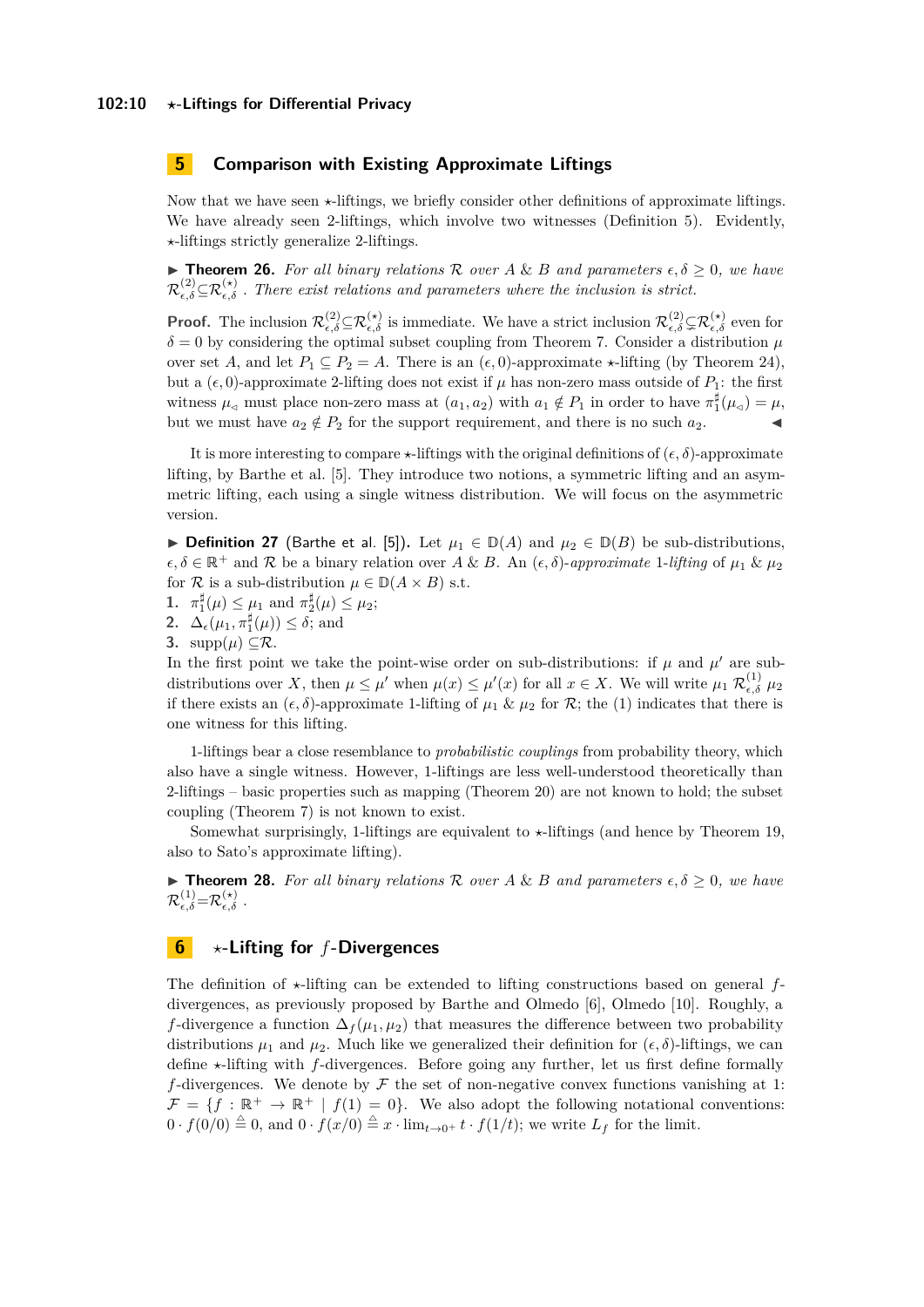**► Definition 29.** Given  $f \in \mathcal{F}$ , the *f*-divergence  $\Delta_f(\mu_1, \mu_2)$  between two distributions  $\mu_1$ and  $\mu_2$  in  $\mathbb{D}(A)$  is defined as:

$$
\Delta_f(\mu_1, \mu_1) = \sum_{a \in A} \nu(a) f\left(\frac{\mu_1(a)}{\mu_2(a)}\right).
$$

Examples of *f*-divergences include statistical distance  $(f(t) = \frac{1}{2} |t-1|)$ , Kullback-Leibler divergence  $(f(t) = \ln(t) - t + 1)$ , and Hellinger distance  $(f(t) = \frac{1}{2}(\sqrt{t} - 1)^2)$ .

**▶ Definition 30** ( $\star$ -lifting for *f*-divergences). Let  $\mu_1 \in D(A)$  and  $\mu_2 \in D(B)$  be distributions, R be a binary relation over  $A \& B$ , and  $f \in \mathcal{F}$ . An  $(f; \delta)$ -*approximate lifting* of  $\mu_1 \& \mu_2$  for R is a pair of distributions  $\eta_{\leq} \in D(A \times B^{\star})$  and  $\eta_{\geq} \in D(A^{\star} \times B)$  s.t.

- $\pi_1^{\sharp}(\eta_{\leq}) = \mu_1$  and  $\pi_2^{\sharp}(\eta_{\triangleright}) = \mu_2$ ;
- $=$  supp $(\eta_{\triangleleft | A \times B})$ , supp $(\eta_{\triangleright | A \times B}) \subseteq \mathcal{R}$ ; and

 $\blacksquare$   $\Delta_f(\overline{\eta_{\lhd}}, \overline{\eta_{\rhd}}) \leq \delta$ ,

where  $\overline{\eta_{\bullet}}$  is the canonical lifting of  $\eta_{\bullet}$  to  $A^* \times B^*$ . We will write:  $\mu_1 R_{f, \delta}^{(*)}$  $f_{f}^{(\star)}$ ,  $\mu_2$  if there exists an  $(f; \delta)$ -approximate lifting of  $\mu_1 \& \mu_2$  for  $\mathcal R$ .

*?*-liftings for *f*-divergences compose sequentially.

I **Lemma 31.** *Suppose f has divergence statistical distance, Kullback-Leibler, or Hellinger distance. For*  $i \in \{1,2\}$ , let  $\mu_i \in D(A_i)$  and  $\eta_i : A_i \to D(B_i)$ . Let R (resp. S) be a binary *relation over*  $A_1$  &  $A_2$  *(resp. over*  $B_1$  &  $B_2$ *). If*  $\mu_1$   $\mathcal{R}_{f,\delta}^{(*)}$  $f_{f; \delta}^{(\star)}$   $\mu_2$  *for some*  $\delta \geq 0$  *and for any*  $(a_1, a_2) \in \mathcal{R}$  *we have*  $\eta_1(a_1)$   $\mathcal{S}_{f, \delta}^{(\star)}$  $f_{f; \delta}^{(\star)}$   $\eta_2(a_2)$  *for some*  $\delta' \geq 0$ *, then* 

 $\mathbb{E}_{\mu_1}[\eta_1]~\mathcal{S}^{(\star)}_{f;\delta}$  $f$ <sup> $(f; \delta + \delta'$ </sup>  $\mathbb{E}_{\mu_2}[\eta_2]$ *.* 

Much like the  $\star$ -liftings we saw before,  $\star$ -liftings for *f*-divergences have witness distributions with support determined by the support of  $\mu_1$  and  $\mu_2$  (cf. Lemma [10\)](#page-4-1).

► Lemma 32. Let  $\mu_1 \in D(A)$  and  $\mu_2 \in D(B)$  be distributions such that  $\mu_1 R_{f,d}^{(\star)}$  $f_{f, \delta}^{(\star)}$   $\mu_2$  *. Then, there are witnesses with support contained in*  $\text{supp}(\mu_1)^* \times \text{supp}(\mu_2)^*$ .

Finally, the mapping property from Lemma [20](#page-7-1) holds also for these  $\star$ -liftings. While the proof of Lemma [20](#page-7-1) relies on the equivalence for Sato's definition, there is no such equivalence (or definition) for general *f*-divergences. Therefore, we must work directly with the witnesses of the approximate lifting.

▶ **Lemma 33.** *Let*  $\mu_1 \in \mathbb{D}(A_1)$ ,  $\mu_2 \in \mathbb{D}(A_2)$ ,  $g_1 : A_1 \to B_1$ ,  $g_2 : A_2 \to B_2$  and R a binary *relation on*  $B_1 \& B_2$ *. Let* S *such that*  $a_1 S a_2 \iff g_1(a_1) R g_2(a_2)$ *. Then* 

$$
g_1^{\sharp}(\mu_1) \mathcal{R}_{f; \delta}^{(\star)} g_2^{\sharp}(\mu_2) \iff \mu_1 \mathcal{S}_{f; \delta}^{(\star)} \mu_2.
$$

## **7 Conclusion**

We have proposed a new definition of approximate lifting that unifies existing constructions and satisfies an approximate variant of Strassen's theorem. Our notion is useful both to simplify the soundness proof of existing program logics and to strengthen some of their proof rules. We see at least two important directions for future work. First, adapting existing program logics (for instance,  $apRHL$  [\[5\]](#page-11-3)) to use  $\star$ -liftings, and formalizing examples that were out of reach of previous systems. Second, our notion of  $\star$ -liftings only applies when distributions have discrete support. It would be interesting to see if  $\star$ -liftings – and the approximate Strassen's theorem – can be generalized to the continuous setting.